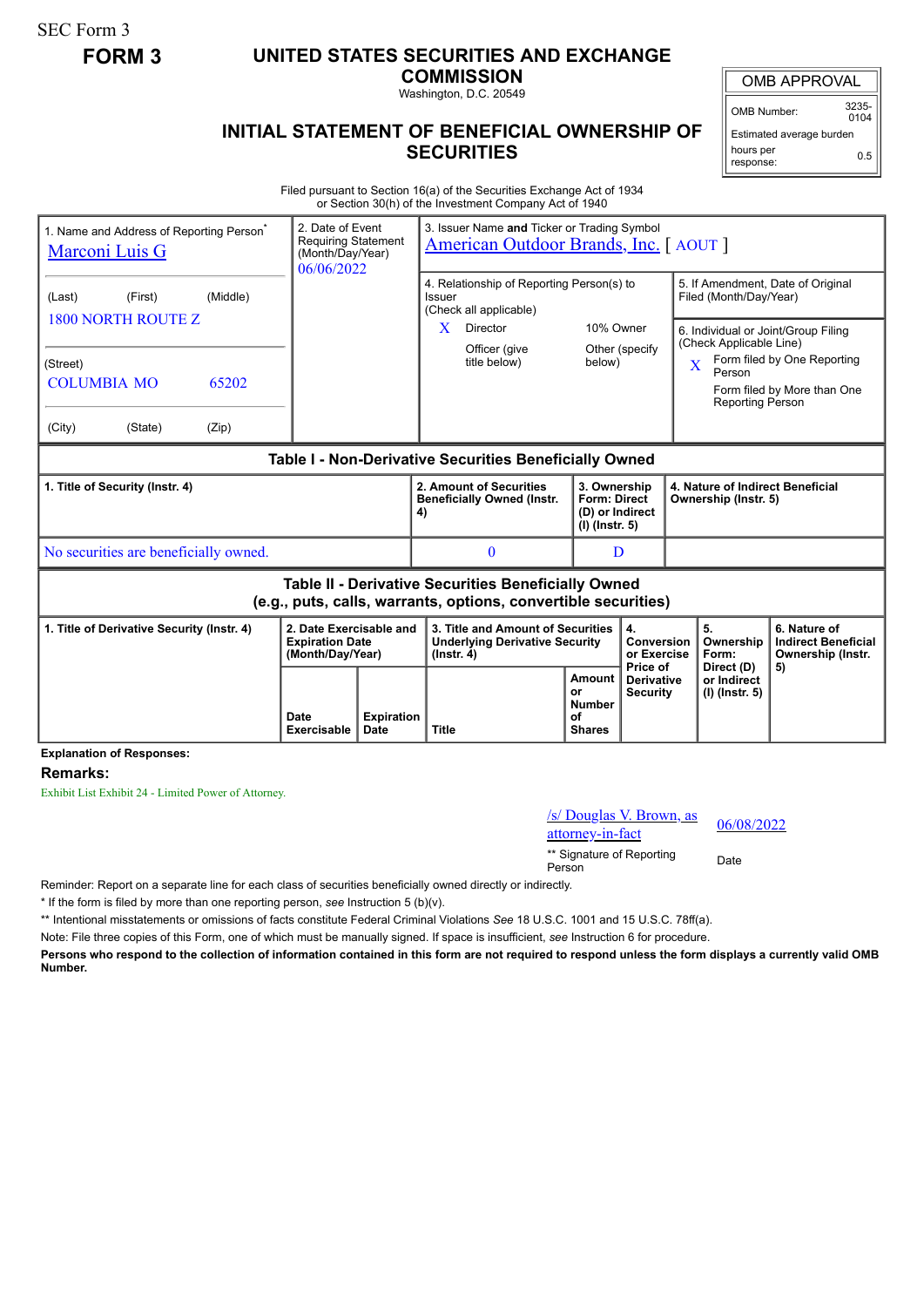LIMITED POWER OF ATTORNEY FOR SECTION 16 REPORTING OBLIGATIONS

Know all by these presents, that the undersigned's hereby makes, constitutes and appoints each of Brian D. Murphy, H. Andrew Fulmer, and Douglas V. Brown as the undersigned's true and lawful attorney-in-fact, with full power and authority as hereinafter described on behalf of and in the name, place and stead of the undersigned to:

(1) prepare, execute, acknowledge, deliver and file Forms 3, 4, and 5 (including any amendments thereto) with respect to the securities of American Outdoor Brands, Inc., a Delaware corporation (the "Company"), with the United States Securities and Exchange Commission, any national securities exchanges and the Company, as considered necessary or advisable under Section 16(a) of the Securities Exchange Act of 1934 and the rules and regulations promulgated thereunder, as amended from time to time (the "Exchange Act");

(2) seek or obtain, as the undersigned's representative and on the undersigned's behalf, information on transactions in the Company's securities from any third party, including brokers, employee benefit plan administrators and trustees, and the undersigned hereby authorizes any such person to release any such information to the undersigned and approves and ratifies any such release of information; and

(3) perform any and all other acts which in the discretion of such attorney-in-fact are necessary or desirable for and on behalf of the undersigned in connection with the foregoing.

The undersigned acknowledges that:

(1) this Power of Attorney authorizes, but does not require, such attorney-in-fact to act in their discretion on information provided to such attorney-in-fact without independent verification of such information;

(2) any documents prepared and/or executed by such attorney-in-fact on behalf of the undersigned pursuant to this Power of Attorney will be in such form and will contain such information and disclosure as such attorney-in-fact, in his or her discretion, deems necessary or desirable;

(3) neither the Company nor such attorney-in-fact assumes (i) any liability for the undersigned's responsibility to comply with the requirement of the Exchange Act, (ii) any liability of the undersigned for any failure to comply with such requirements, or (iii) any obligation or liability of the undersigned for profit disgorgement under Section 16(b) of the Exchange Act; and

(4) this Power of Attorney does not relieve the undersigned from responsibility for compliance with the undersigned's obligations under the Exchange Act, including without limitation the reporting requirements under Section 16 of the Exchange Act.

The undersigned hereby gives and grants the foregoing attorney-in-fact full power and authority to do and perform all and every act and thing whatsoever requisite, necessary or appropriate to be done in and about the foregoing matters as fully to all intents and purposes as the undersigned might or could do if present, hereby ratifying all that such attorney-in-fact of, for and on behalf of the undersigned, shall lawfully do or cause to be done by virtue of this Limited Power of Attorney.

This Power of Attorney shall remain in full force and effect until revoked by the undersigned in a signed writing delivered to such attorney-in-fact.

IN WITNESS WHEREOF, the undersigned has caused this Power of Attorney to be executed as of this 7th day of June, 2022.